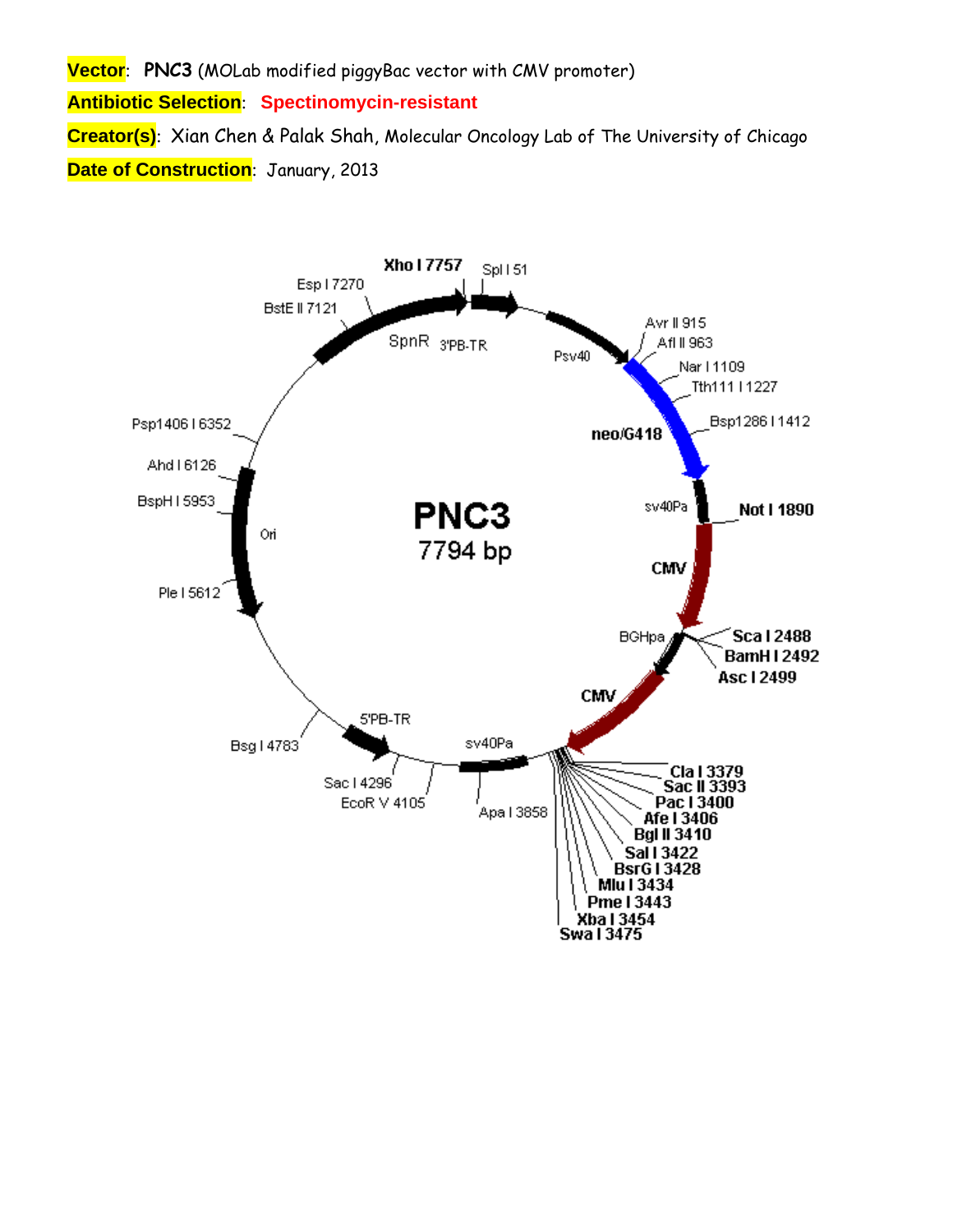## **PNC3 Vector Sequence**

*(Spectinomycin-resistant)* 

CTGCAGAACACGCAGCTAGATTAA**CCCTAGAAAGATAATCATATTGTGACGTACGTTAAAGATAATCATGCGTAAAATTGACGCATG** TGTTTTATCGGTCTGTATATCGAGGTTTATTTATTAATTTGAATAGATATTAAGTTTTATTATATTTACACTTACATACTAATAATA AATTCAACAAACAATTTATTTATGTTTATTTATTTATTAAAAAAAAACAAAAACTCAAAATTTCTTCTATAAAGTAACAAAACTTTT ATGAGGGACAGCCCCCCCCCAAAGCCCCCAGGGATGTAATTACGTCCCTCCCCCGCTAGGGGGCAGCAGCGAGCCGCCCGGGGCTCC GCTCCGGTCCGGCGCTCCCCCCGCATCCCCGAGCCGGCAGCGTGCGGGGACAGCCCGGGCACGGGGAAGGTGGCACGGGATCGCTTT CCTCTGAACGCTTCTCGCTGCTCTTTGAGCCTGCAGACACCTGGGGGGATACGGGGAAAAGGCCTCCACGGCCAGACTAGagcgcag caccatggcctgaaataacctctgaaagaggaacttggttaggtaccttctgaggcggaaagaaccagctgtggaatgtgtgtcagt tagggtgtggaaagtccccaggctccccagcaggcagaagtatgcaaagcatgcatctcaattagtcagcaaccaggtgtggaaagt ccccaggctccccagcaggcagaagtatgcaaagcatgcatctcaattagtcagcaaccatagtcccgcccctaactccgcccatcc cgcccctaactccgcccagttccgcccattctccgccccatggctgactaattttttttatttatgcagaggccgaggccgcctcgg cctctgagctattccagaagtagtgaggaggcttttttggaggcctaggcttttgcaaaaagcttgattcttctgacacaacagtct cgaacttaaggctagagccaccATGATTGAACAAGATGGATTGCACGCAGGTTCTCCGGCCGCTTGGGTGGAGAGGCTATTCGGCTA TGACTGGGCACAACAGACAATCGGCTGCTCTGATGCCGCCGTGTTCCGGCTGTCAGCGCAGGGGCGCCCGGTTCTTTTTGTCAAGAC CGACCTGTCCGGTGCCCTGAATGAACTGCAGGACGAGGCAGCGCGGCTATCGTGGCTGGCCACGACGGGCGTTCCTTGCGCAGCTGT GCTCGACGTTGTCACTGAAGCGGGAAGGGACTGGCTGCTATTGGGCGAAGTGCCGGGGCAGGATCTCCTGTCATCTCACCTTGCTCC TGCCGAGAAAGTATCCATCATGGCTGATGCAATGCGGCGGCTGCATACGCTTGATCCGGCTACCTGCCCATTCGACCACCAAGCGAA ACATCGCATCGAGCGAGCACGTACTCGGATGGAAGCCGGTCTTGTCGATCAGGATGATCTGGACGAAGAGCATCAGGGGCTCGCGCC AGCCGAACTGTTCGCCAGGCTCAAGGCGCGCATGCCCGACGGCGAGGATCTCGTCGTGACCCATGGCGATGCCTGCTTGCCGAATAT CATGGTGGAAAATGGCCGCTTTTCTGGATTCATCGACTGTGGCCGGCTGGGTGTGGCGGACCGCTATCAGGACATAGCGTTGGCTAC CCGTGATATTGCTGAAGAGCTTGGCGGCGAATGGGCTGACCGCTTCCTCGTGCTTTACGGTATCGCCGCTCCCGATTCGCAGCGCAT CGCCTTCTATCGCCTTCTTGACGAGTTCTTCTGAgcgggactctggggttcgaaatgaccgaccaagcgacgcccaacctgccatca cgatggccgcaataaaatatctttattttcattacatctgtgtgttggttttttgtgtgaGCGGCCGCTAATAGTAATCAATTACGG GGTCATTAGTTCATAGCCCATATATGGAGTTCCGCGTTACATAACTTACGGTAAATGGCCCGCCTGGCTGACCGCCCAACGACCCCC GCCCATTGACGTCAATAATGACGTATGTTCCCATAGTAACGCCAATAGGGACTTTTCCATTGACGTCAATGGGTGAGTATTTACGGT AAACTGCCCACTTGGCAGTACATCAAGTGTATCATATGCCAAGTACGCCCCCTATTGACGTCAATGACGGTAAATGGCCCGCCTGGC ATTATGCCCAGTACATGACCTTATGGGACTTTCCTACTTGGCAGTACATCTACGTATTAGTCATCGCTATTACCATGGTGATGCGGT TTTGGCAGTACATCAATGGGCGTGGATAGCGGTTTGACTCACGGGGATTTCCAAGTCTCCACCCCATTGACGTCAATGGGAGTTTGT TTTGGCACCAAAATCAACGGGACTTTCCAAAATGTCGTAACAACTCCGCCCCATTGACGCAAATGGGCGGTAGGCGTGTACGGTGGG AGGTCTATATAAGCAGAGCTGGTTTAGTGAACCGTCAGATCCGGTACC**AGTACTGGATCCGGCGCGCCGTT**GGCCGCTAAACCCGCT GATCAGCCTCGACTGTGCCTTCTAGTTGCCAGCCATCTGTTGTTTGCCCCTCCCCCGTGCCTTCCTTGACCCTGGAAGGTGCCACTC CCACTGTCCTTTCCTAATAAAATGAGGAAATTGCATCGCATTGTCTGAGTAGGTGTCATTCTATTCTGGGGGGTGGGGTGGGGCAGG ACAGCAAGGGGGAGGATTGGGAAGACAATAGCAGGCATGCTGGGGATGCGGTGGGCTCTATGGCTTCTGAGGCGGAAAGAACCAGGA TCTGCTAGNTAATAGTAATCAATTACGGGGTCATTAGTTCATAGCCCATATATGGAGTTCCGCGTTACATAACTTACGGTAAATGGC CCGCCTGGCTGACCGCCCAACGACCCCCGCCCATTGACGTCAATAATGACGTATGTTCCCATAGTAACGCCAATAGGGACTTTCCAT TGACGTCAATGGGTGGAGTATTTACGGTAAACTGCCCACTTGGCAGTACATCAAGTGTATCATATGCCAAGTACGCCCCCTATTGAC GTCAATGACGGTAAATGGCCCGCCTGGCATTATGCCCAGTACATGACCTTATGGGACTTTCCTACTTGGCAGTACATCTACGTATTA GTCATCGCTATTACCATGGTGATGCGGTTTTGGCAGTACATCAATGGGCGTGGATAGCGGTTTGACTCACGGGGATTTCCAAGTCTC CACCCCATTGACGTCAATGGGAGTTTGTTTTGGCACCAAAATCAACGGGACTTTCCAAAATGTCGTAACAACTCCGCCCCATTGACG CAAATGGGCGGTAGGCGTGTACGGTGGGAGGTCTATATAAGCAGAGCTGGTTTAGTGAACCGTCAGATCC**ATCGATAAGCTTCCGCG GTTAATTAAAGCGCT**agatctG**AATTCGTCGACTGTACAACGCGTGTTTAAACTTCGAATCTAGATACGTACATATGATTTAAAT**GA TCTAACTAACTAAACTTGTTTATTGCANCTTATAATGGTTACAAATAAAGCAATAGCATCACAAATTTCACAAATAAAGCATTTTTT TCACTGCATTCTAGTTGTGGTTTGTCCAAACTCATCAATGTATCTTATCATGTCTGGAATGACTCAAATGATGTCAATTAGTCTATC AGAAGCTCATCTGGTCTCCCTTCCGGGGGACAAGACATCCCTGTTTAATATTTAAACAGCAGTGTTCCCAAACTGGGTTCTTATATC CCTTGCTCTGGTCAACCAGGTTGCAGGGTTTCCTGTCCTCACAGGAACGAAGTCCCTAAAGAAACAGTGGCAGCCAGGTTTAGCCCC GGAATTGACTGGATTCCTTTTTTAGGGCCCATTGGTATGGCTTTTTCCCCGTATCCCCCCAGGTGTCTGCAGGCTCAAAGAGCAGCG AGAAGCGTTCAGAGGAAAGCGATCCCGTGCCACCTTCCCCGTGCCCGGGCTGTCCCCGCACGCTGCCGGCTCGGGGATGCGGGGGGA GCGCCGGACCGGAGCGGAGCCCCGGGCGGCTCGCTGCTGCCCCCTAGCGGGGGAGGGACGTAATTACATCCCTGGGGGCTTTGGGGG GGGGCTGTCCCTGATATQTATAACAAGAAAATATATATATAATAAGTTATCACGTAAGTAGAACATGAAATAACAATATAATTATCG TATGAGTTAAATCTTAAAAGTCACGTAAAAGATAATCATGCGTCATTTTGACTCACGCGGTCGTTATAGTTCAAAATCAGTGACACT TACCGCATTGACAAGCACGCCTCACGGGAGCTCCAAGCGGCGACTGAGATGTCCTAAATGCACAGCGACGGATTCGCGCTATTTAGA AAGAGAGAGCAATATTTCAAGAATG**CATGCGTCAATTTTACGCAGACTATCTTTCTAGGG**TTAATCTAGCTGCATCAGGATCATATC GTCGGGTCTTTTTTCATCGCCCAAGCTGGCGCTATCTGGGCATCGGGGAGGAAGAAGCCCGTGCCTTTTCCCGCGAGGTTGAAGCGG CATGGAAAGAGTTTGCCGAGGATGACTGCTGCTGCATTGACGTTGAGCGAAAACGCACGTTTACCATGATGATTCGGGAAGGTGTGG CCATGCACGCCTTTAACGGTGAACTGTTCGTTCAGGCCACCTGGGATACCAGTTCGTCGCGGCTTTTCCGGACACAGTTCCGGATGG TCAGCCCGAAGCGCATCAGCAACCCGAACAATACCGGCGACAGCCGGAACTGCCGTGCCGGTGTGCAGATTAATGACAGCGGTGCGG CGCTGGGATATTACGTCAGCGAGGACGGGTATCCTGGCTGGATGCCGCAGAAATGGACATGGATACCCCGTGAGTTACCCGGCGGGC GCGCTTGGCGTAATCATGGTCATAGCTGTTTCCTGTGTGAAATTGTTATCCGCTCACAATTCCACACAACATACGAGCCGGAAGCAT AAAGTGTAAAGCCTGGGGTGCCTAATGAGTGAGCTAACTCACATTAATTGCGTTGCGCTCACTGCCCGCTTTCCAGTCGGGAAACCT GTCGTGCCAGCTGCATTAATGAATCGGCCAACGCGCGGGGAGAGGCGGTTTGCGTATTGGGCGCTCTTCCGCTTCCTCGCTCACTGA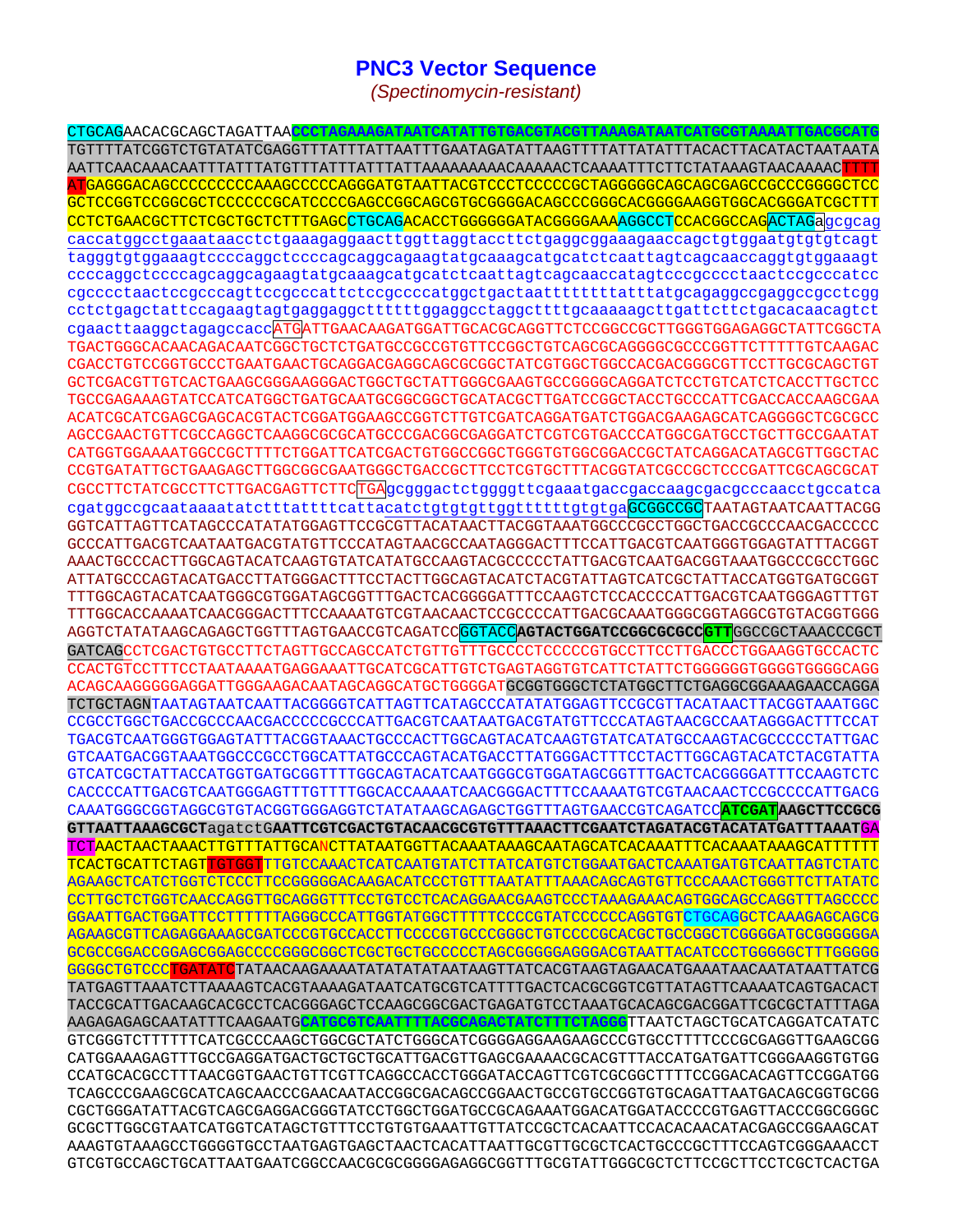## Unique enzymes in PNC3:

| BsiW I          | C`GTAC, G       | 51   |
|-----------------|-----------------|------|
| Spl I           | C`GTAC, G       | 51   |
| BseR I          | GAGGAG 16/14    | 911  |
| Avr II          | C`CTAG, G       | 915  |
| Afl II          | C`TTAA, G       | 963  |
| Kas I           | G`GCGC, C       | 1108 |
| Nar I           | GG`CG, CC       | 1109 |
| Ehe I           | GGC   GCC       | 1110 |
| Bbe I           | G, GCGC `C      | 1112 |
| Tth111 I        | GACN `N, NGTC   | 1227 |
| Bsp1286 I       | G, DGCH `C      | 1412 |
| Not I           | GC `GGCC, GC    | 1890 |
| Sca I           | $AGT$ $ $ $ACT$ | 2488 |
| BamH I          | G`GATC, C       | 2492 |
| Asc I           | GG`CGCG, CC     | 2499 |
|                 | GAAGAC 7/11     | 2725 |
| Bbv II<br>Bbs I | GAAGAC 8/12     | 2726 |
| Cla I           | AT CG, AT       | 3379 |
| Sac II          | CC, GC GG       | 3393 |
| Pac I           | TTA, AT`TAA     | 3400 |
| Afe I           | $AGC$ $GCT$     | 3406 |
| Eco47 III       | AGC GCT         | 3406 |
| Bql II          | A GATC, T       | 3410 |
| EcoR I          | G`AATT, C       | 3416 |
| Sal I           | G`TCGA, C       | 3422 |
| Acc I           | GT `MK, AC      | 3423 |
| BsrG I          | T`GTAC, A       | 3428 |
| Mlu I           | A`CGCG, T       | 3434 |
| Pme I           | CTTT AAAC       | 3443 |
| Xba I           | T`CTAG, A       | 3454 |
| Swa I           | ATTT AAAT       | 3475 |
| ECON I          | CCTNN `N, NNAGG | 3849 |
| Eco0109 I       | RG`GNC, CY      | 3854 |
| Bsp120 I        | G`GGCC, C       | 3854 |
| Apa I           | G, GGCC `C      | 3858 |
| ECOR V          | GAT   ATC       | 4105 |
| Sac I           | G, AGCT `C      | 4296 |
| Bsg I           | GTGCAG 22/20    | 4783 |
| Ple I           | GAGTC 9/10      | 5612 |
| BspH I          | T CATG, A       | 5953 |
| Ahd I           | GACNN, N`NNGTC  | 6126 |
| Psp1406<br>Ι    | AA`CG, TT       | 6352 |
|                 |                 |      |

| BstE II | G`GTNAC.C              | 7121 |
|---------|------------------------|------|
| Blp I   | GC `TNA, GC            | 7270 |
| Esp I   | GC `TNA, GC            | 7270 |
| PaeR7 I | C`TCGA.G               | 7757 |
| Xho I   | C`TCGA.G               | 7757 |
|         | Number of enzymes = 47 |      |
|         |                        |      |

The following enzymes do not cut in PNC3:

| Aqe I   | BsaB I | BsmB I | Bst1107 T | Bsu36 T |
|---------|--------|--------|-----------|---------|
| Eco72 I | Fse I  | Hpa I  | Mun T     | Nhe T   |
| Nru T   | PflM T | Pml T  | PpuM I    | Spe I   |

## PNC3: sites sorted by name:

| Aat II  | (8)  | 2014 | 2067 | 2150 | 2336 |
|---------|------|------|------|------|------|
|         |      | 2912 | 2965 | 3048 | 3234 |
| Acc I   | (1)  | 3423 |      |      |      |
| Acc65 I | (2)  | 565  | 2480 |      |      |
| Aci I   | (99) | 315  | 336  | 348  | 370  |
|         |      | 393  | 578  | 763  | 775  |
|         |      | 784  | 796  | 806  | 817  |
|         |      | 863  | 1018 | 1081 | 1175 |
|         |      | 1239 | 1340 | 1343 | 1583 |
|         |      | 1623 | 1628 | 1678 | 1694 |
|         |      | 1720 | 1776 | 1835 | 1889 |
|         |      | 1893 | 1947 | 1975 | 1987 |
|         |      | 2001 | 2168 | 2259 | 2292 |
|         |      | 2396 | 2417 | 2511 | 2520 |
|         |      | 2746 | 2770 | 2845 | 2873 |
|         |      | 2885 | 2899 | 3066 | 3157 |
|         |      | 3190 | 3294 | 3315 | 3390 |
|         |      | 3392 | 3972 | 3995 | 4017 |
|         |      | 4029 | 4050 | 4234 | 4267 |
|         |      | 4301 | 4509 | 4522 | 4671 |
|         |      | 4778 | 4783 | 4831 | 4868 |
|         |      | 4923 | 5026 | 5082 | 5092 |
|         |      | 5116 | 5159 | 5166 | 5187 |
|         |      | 5278 | 5306 | 5433 | 5452 |
|         |      | 5573 | 5683 | 5818 | 5827 |
|         |      | 6189 | 6280 | 6471 | 6517 |
|         |      | 6784 | 6804 | 6972 | 7069 |
|         |      | 7081 | 7148 | 7211 | 7407 |
|         |      | 7410 | 7488 | 7535 |      |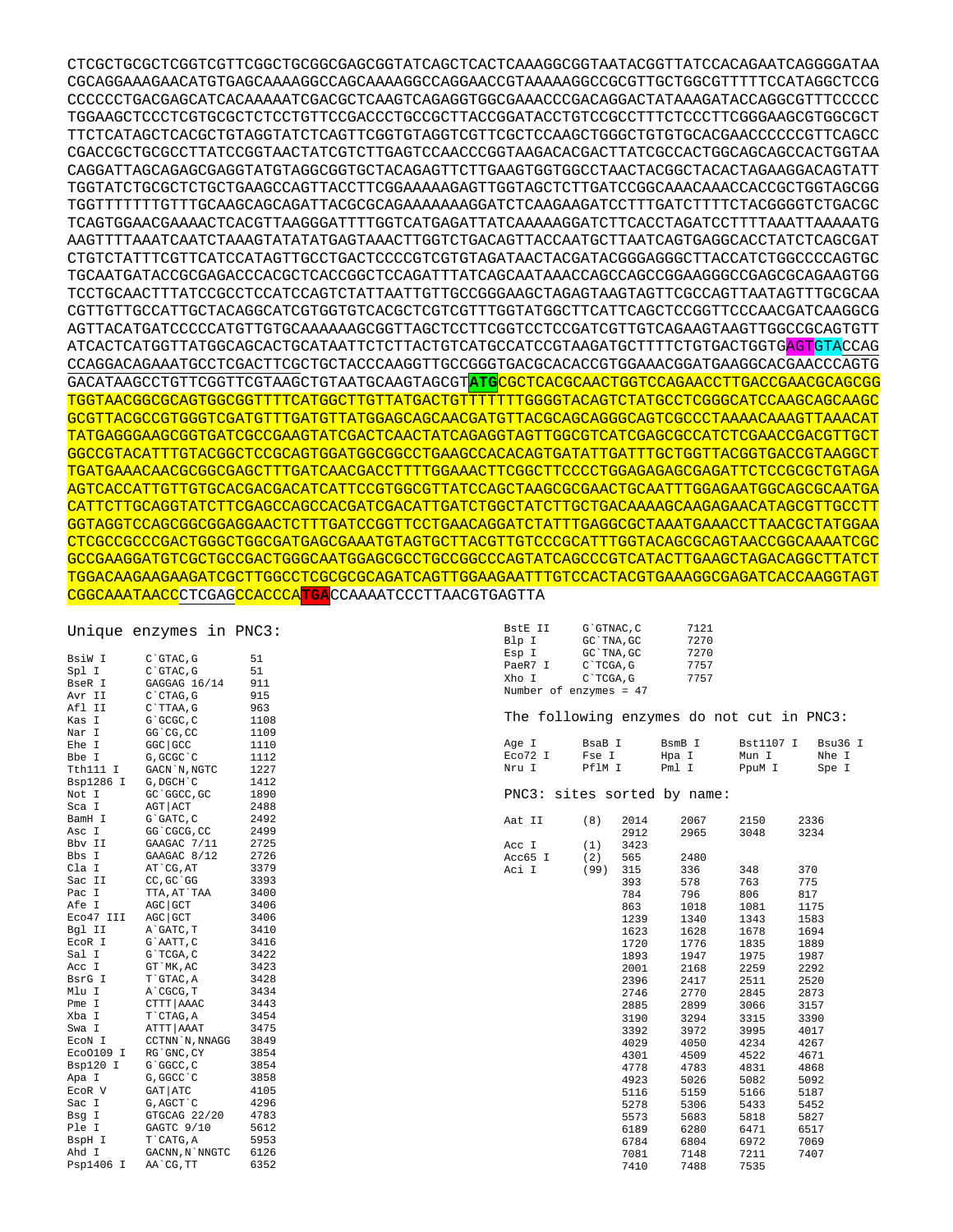| Afe I    | (1)        | 3406         |              |              |      | Bsm I     | (2)  | 3574         | 4378         |              |              |
|----------|------------|--------------|--------------|--------------|------|-----------|------|--------------|--------------|--------------|--------------|
| Afl II   | (1)        | 963          |              |              |      | BsmA I    | (5)  | 959          | 2322         | 3220         | 3673         |
| Afl III  | (2)        | 3434         | 5233         |              |      |           |      | 6188         |              |              |              |
| Aha II   | (11)       | 1109         | 1811         | 2011         | 2064 | BsmF I    | (20) | 281          | 291          | 410          | 609          |
|          |            | 2147         | 2333         | 2909         | 2962 |           |      | 681          | 745          | 1260         | 1792         |
|          |            | 3045         | 3231         | 7015         |      |           |      | 2064         | 2215         | 2383         | 2962         |
| Ahd I    | (1)        | 6126         |              |              |      |           |      | 3113         | 3281         | 3696         | 3779         |
| Alu I    | (28)       | 16           | 591          | 879          | 933  |           |      | 3953         | 4072         | 4082         | 7517         |
|          |            | 1215         | 1673         | 2455         | 3353 | BsoF I    | (64) | 14           | 326          | 329          | 336          |
|          |            | 3386         | 3660         | 4294         | 4420 |           |      | 387          | 454          | 521          | 863          |
|          |            | 4463         | 4898         | 4993         | 5057 |           |      | 1018         | 1070         | 1081         | 1171         |
|          |            | 5175         | 5401         | 5491         | 5537 |           |      | 1176         | 1213         | 1254         | 1341         |
|          |            |              |              |              |      |           |      |              |              |              |              |
|          |            | 5794         | 6315         | 6415         | 6478 |           |      | 1344         | 1347         | 1583         | 1679         |
|          |            | 6725         | 7155         | 7269         | 7641 |           |      | 1720         | 1734         | 1835         | 1890         |
| Alw I    | (19)       | 434          | 1287         | 1354         | 1533 |           |      | 1893         | 2511         | 3813         | 3912         |
|          |            | 2470         | 2488         | 2499         | 2790 |           |      | 3979         | 4030         | 4037         | 4040         |
|          |            | 3368         | 3932         | 4436         | 5795 |           |      | 4302         | 4421         | 4523         | 4554         |
|          |            | 5881         | 5881         | 5978         | 5979 |           |      | 4557         | 4672         | 4784         | 4831         |
|          |            | 6443         | 7420         | 7449         |      |           |      | 5058         | 5139         | 5157         | 5160         |
| AlwN I   | (2)        | 2786         | 5649         |              |      |           |      | 5278         | 5433         | 5576         | 5641         |
| Apa I    | (1)        | 3858         |              |              |      |           |      | 5644         | 5850         | 6178         | 6517         |
| ApaL I   | (2)        | 5547         | 7236         |              |      |           |      | 6544         | 6639         | 6782         | 6867         |
| Apo I    | (5)        | 175          | 233          | 3416         | 3544 |           |      | 6911         | 6927         | 7082         | 7149         |
|          |            | 7704         |              |              |      |           |      | 7299         | 7408         | 7488         | 7585         |
| Asc I    | (1)        | 2499         |              |              |      | Bsp120 I  | (1)  | 3854         |              |              |              |
|          |            |              |              |              |      |           |      |              |              |              |              |
| Ase I    | (5)        | 122          | 4769         | 5004         | 5063 | Bsp1286 I | (1)  | 1412         |              |              |              |
|          |            | 6298         |              |              |      | BspH I    | (1)  | 5953         |              |              |              |
| Asp718   | (2)        | 565          | 2480         |              |      | BspM I    | (4)  | 996          | 1377         | 1827         | 7308         |
| Ava I    | (8)        | 339          | 377          | 403          | 3960 | BspM II   | (2)  | 4679         | 4691         |              |              |
|          |            | 3986         | 4024         | 6853         | 7757 | Bsr I     | (23) | 801          | 1052         | 1253         | 2185         |
| Ava II   | (7)        | 355          | 1625         | 4009         | 6264 |           |      | 2485         | 2493         | 3083         | 3731         |
|          |            | 6486         | 6760         | 7401         |      |           |      | 3841         | 4662         | 5034         | 5640         |
| Avr II   | (1)        | 915          |              |              |      |           |      | 5653         | 5767         | 6173         | 6291         |
| BamH I   | (1)        | 2492         |              |              |      |           |      | 6334         | 6601         | 6696         | 6761         |
| Ban I    | (9)        | 565          | 1108         | 1143         | 2354 |           |      | 7499         | 7595         | 7617         |              |
|          |            | 2480         | 2602         | 3252         | 4977 | BsrB I    | (7)  | 350          | 1722         | 1776         | 1889         |
|          |            | 6074         |              |              |      |           |      | 4017         | 4925         | 5166         |              |
|          |            |              |              |              |      |           |      |              |              |              |              |
| Ban II   | (6)        | 347          | 1474         | 2755         | 3858 | BsrD I    | (5)  | 1342         | 6187         | 6361         | 7310         |
|          |            | 4024         | 4296         |              |      |           |      | 7603         |              |              |              |
| Bbe I    | (1)        | 1112         |              |              |      | BsrG I    | (1)  | 3428         |              |              |              |
| Bbs I    | (1)        | 2726         |              |              |      | BssH II   | (4)  | 1506         | 2499         | 4872         | 7685         |
| Bbv I    | (19)       | 25           | 337          | 340          | 398  | BssS I    | (2)  | 1701         | 5406         |              |              |
|          |            | 532          | 1182         | 1224         | 1745 | BstB I    | (2)  | 1791         | 3449         |              |              |
|          |            | 3824         | 3923         | 5652         | 5655 | BstE II   | (1)  | 7121         |              |              |              |
|          |            | 5861         | 6555         | 6793         | 6878 | BstN I    | (24) | 291          | 477          | 629          | 684          |
|          |            | 6922         | 6938         | 7310         |      |           |      | 701          | 1496         | 1979         | 2172         |
| Bbv II   | (1)        | 2725         |              |              |      |           |      | 2596         | 2781         | 2877         | 3070         |
| Bcl I    | (2)        | 2524         | 7159         |              |      |           |      | 3759         | 3817         | 3889         | 4075         |
| Bcn I    | (16)       | 341          | 342          | 405          | 406  |           |      | 4653         | 4820         | 4973         | 5261         |
|          |            |              |              |              |      |           |      |              |              |              | 7192         |
|          |            | 1114         | 1274         | 3680         | 3829 |           |      | 5382         | 5395         | 6615         |              |
|          |            | 3962         | 3963         | 4026         | 4027 | BstU I    | (25) | 1175         | 1476         | 1508         | 1949         |
|          |            | 4866         | 5614         | 6310         | 6657 |           |      | 2501         | 2847         | 3392         | 3436         |
| Bfa I    | (18)       | 17           | 28           | 318          | 513  |           |      | 4234         | 4340         | 4511         | 4671         |
|          |            | 916          | 970          | 2546         | 2790 |           |      | 4874         | 5080         | 5082         | 5280         |
|          |            | 3408         | 3455         | 3579         | 4047 |           |      | 5861         | 6191         | 6875         | 7148         |
|          |            | 4406         | 4417         | 5728         | 5981 |           |      | 7213         | 7276         | 7569         | 7685         |
|          |            | 6316         | 7642         |              |      |           |      | 7687         |              |              |              |
| Bgl I    | $(10)$ 504 |              | 868          | 1979         | 2101 | BstX I    | (2)  | 1830         | 3865         |              |              |
|          |            | 2172         | 2877         | 2999         | 3070 | BstY I    |      | $(12)$ 1280  | 1526         | 2474         | 2492         |
|          |            | 6246         | 7593         |              |      |           |      | 2783         | 3372         | 3410         | 5874         |
| Bgl II   | (1)        | 3410         |              |              |      |           |      | 5885         | 5971         | 5983         | 7442         |
| Blp I    | (1)        | 7270         |              |              |      | Cac8 I    | (51) | 333          | 384          | 391          | 467          |
| Bpm I    | (2)        | 6196         | 7213         |              |      |           |      | 642          | 661          | 714          | 733          |
| Bsa I    | (2)        | 3674         | 6187         |              |      |           |      | 1003         | 1189         | 1408         | 1474         |
| BsaA I   | (7)        | 1413         | 2229         | 3127         | 3462 |           |      | 1480         | 1508         | 1512         | 1553         |
|          |            | 4143         | 4201         | 7718         |      |           |      | 1557         | 1611         | 1975         | 2168         |
| BsaH I   | (11)       | 1109         | 1811         | 2011         | 2064 |           |      | 2501         | 2554         | 2731         | 2735         |
|          |            |              |              |              |      |           |      |              |              |              |              |
|          |            | 2147<br>3045 | 2333<br>3231 | 2909<br>7015 | 2962 |           |      | 2873<br>3983 | 3066<br>4034 | 3900<br>4281 | 3976<br>4378 |
|          |            |              |              |              |      |           |      |              |              |              |              |
| BsaJ I   | (40)       | 289          | 290          | 339          | 340  |           |      | 4465         | 4619         | 4870         | 4874         |
|          |            | 403          | 476          | 502          | 526  |           |      | 5026         | 5055         | 5164         | 5250         |
|          |            | 627          | 699          | 822          | 857  |           |      | 5287         | 5847         | 6238         | 6871         |
|          |            | 866          | 915          | 1272         | 1541 |           |      | 7048         | 7153         | 7333         | 7502         |
|          |            | 2249         | 2594         | 3147         | 3390 |           |      | 7608         | 7612         | 7687         |              |
|          |            | 3678         | 3826         | 3887         | 3960 | Cfr10 I   | (9)  | 382          | 1428         | 1609         | 3981         |
|          |            | 4023         | 4024         | 4073         | 4074 |           |      | 4732         | 4756         | 6206         | 7557         |
|          |            | 4541         | 4652         | 4972         | 5393 |           |      | 7610         |              |              |              |
|          |            | 6646         | 6669         | 6852         | 6883 | Cla I     | (1)  | 3379         |              |              |              |
|          |            | 7190         | 7254         | 7393         | 7735 | Csp6 I    | (24) | 52           | 566          | 1414         | 2107         |
| BsaW I   | (10)       | 352          | 1140         | 2477         | 4011 |           |      | 2132         | 2187         | 2220         | 2271         |
|          |            | 4679         | 4691         | 5439         | 5586 |           |      | 2428         | 2481         | 2487         | 3005         |
|          |            | 6417         | 7427         |              |      |           |      | 3030         | 3085         | 3118         | 3169         |
|          |            |              |              |              |      |           |      |              |              |              |              |
| BseR I   | (1)        | 911          |              |              |      |           |      | 3326         | 3429         | 3463         | 6607         |
| Bsg I    | (1)        | 4783         |              |              |      |           |      | 6840         | 7053         | 7061         | 7544         |
| BsiC I   | (2)        | 1791         | 3449         |              |      | Dde I     | (10) | 573          | 875          | 1772         | 2656         |
| BsiE I   | (7)        | 1018         | 1893         | 4238         | 5149 |           |      | 2765         | 4308         | 5508         | 5917         |
|          |            | 5573         | 6496         | 7342         |      |           |      | 6083         | 7270         |              |              |
| BsiHKA I | (5)        | 1222         | 1412         | 4296         | 5551 | Dpn I     | (34) | 429          | 1282         | 1360         | 1441         |
|          |            | 7240         |              |              |      |           |      | 1450         | 1528         | 2476         | 2494         |
| BsiW I   | (1)        | 51           |              |              |      |           |      | 2526         | 2785         | 3374         | 3412         |
|          |            |              |              |              |      |           |      |              |              |              |              |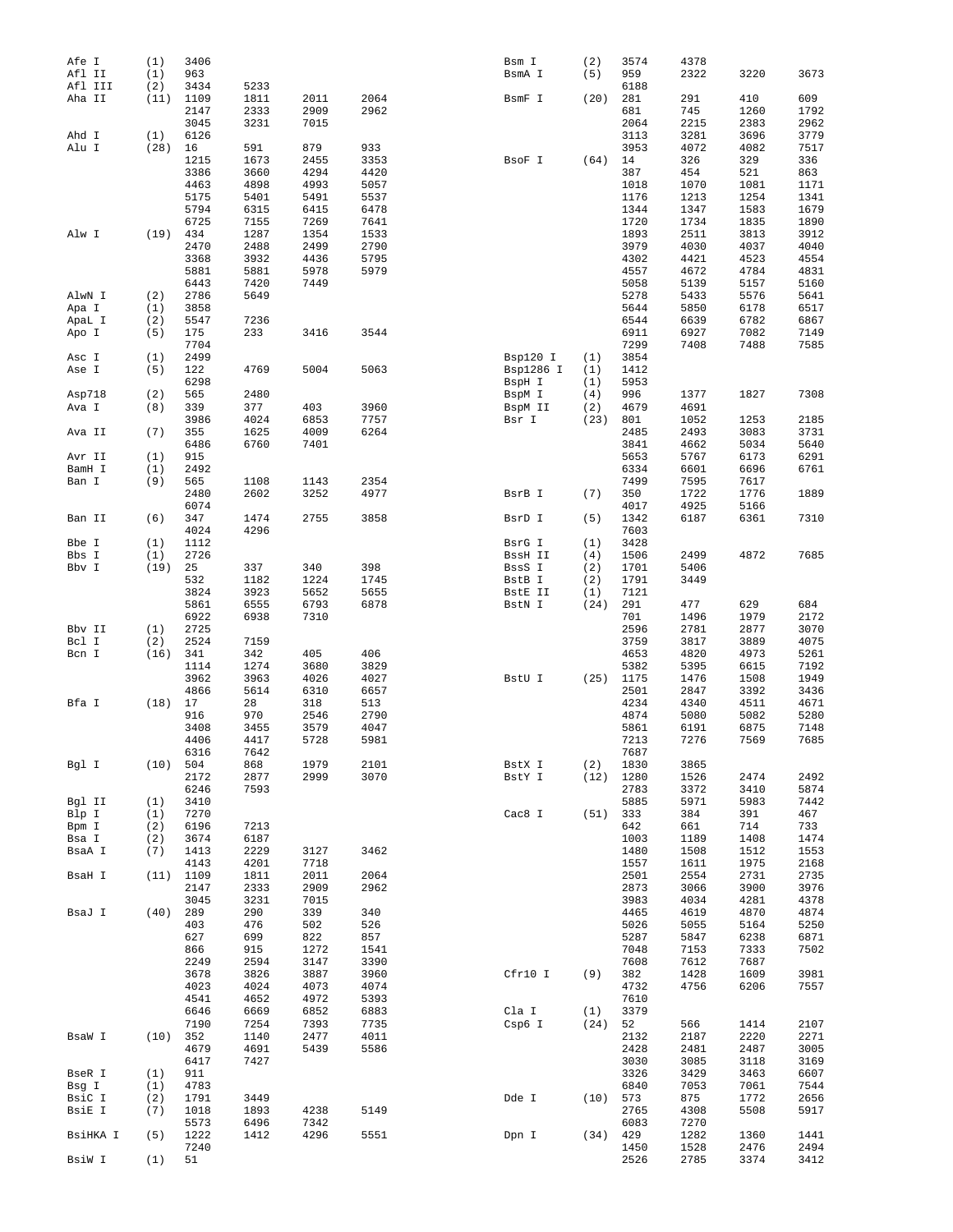|           |            | 3481         | 3938         | 4431 | 5801         |          |            | 1510         | 1738         | 2501         | 2503         |
|-----------|------------|--------------|--------------|------|--------------|----------|------------|--------------|--------------|--------------|--------------|
|           |            | 5876         | 5887         | 5895 | 5973         |          |            | 3407         | 4006         | 4342         | 4469         |
|           |            | 5985         | 6090         | 6431 | 6449         |          |            | 4712         | 4788         | 4874         | 4876         |
|           |            | 6495         | 6978         | 7161 | 7341         |          |            | 5017         | 5082         | 5110         | 5143         |
|           |            | 7351         | 7426         | 7444 | 7672         |          |            | 5413         | 5480         | 5580         | 5754         |
|           |            | 7693         | 7731         |      |              |          |            | 5863         | 6256         | 6349         | 6748         |
| DpnII     | (34)       | 427          | 1280         | 1358 | 1439         |          |            | 6798         | 6875         | 7027         | 7215         |
|           |            | 1448         | 1526         | 2474 | 2492         |          |            | 7276         | 7303         | 7457         | 7551         |
|           |            | 2524         | 2783         | 3372 | 3410         |          |            | 7571         | 7606         | 7687         | 7689         |
|           |            | 3479         | 3936         | 4429 | 5799         | HinC II  | (2)        | 3424         | 3755         |              |              |
|           |            | 5874         | 5885         | 5893 | 5971         | Hind II  | (2)        | 3424         | 3755         |              |              |
|           |            | 5983         | 6088         | 6429 | 6447         | HinD III | (2)        | 931          | 3384         |              |              |
|           |            | 6493         | 6976         | 7159 | 7339         | Hinf I   | (19)       | 937          | 1594         | 1728         | 1780         |
|           |            | 7349         | 7424<br>7729 | 7442 | 7670         |          |            | 2299<br>3841 | 3197         | 3451         | 3629         |
|           |            | 7691<br>3443 | 3475         | 3708 | 5992         |          |            | 5068         | 4227<br>5133 | 4335<br>5208 | 4596<br>5604 |
| Dra I     | (5)        | 6011         |              |      |              |          |            | 6121         | 6992         | 7205         |              |
| Dra III   | (3)        | 6670         | 7098         | 7718 |              | HinI I   | (11)       | 1109         | 1811         | 2011         | 2064         |
| Drd I     | (4)        | 952          | 1136         | 4312 | 5341         |          |            | 2147         | 2333         | 2909         | 2962         |
| Dsa I     | (10)       | 502          | 526          | 822  | 1541         |          |            | 3045         | 3231         | 7015         |              |
|           |            | 2249         | 3147         | 3390 | 6669         | HinP I   | (44)       | 361          | 518          | 1101         | 1109         |
|           |            | 6883         | 7254         |      |              |          |            | 1173         | 1210         | 1476         | 1506         |
| Eae I     | (12)       | 505          | 1015         | 1189 | 1580         |          |            | 1508         | 1736         | 2499         | 2501         |
|           |            | 1607         | 1832         | 1890 | 2508         |          |            | 3405         | 4004         | 4340         | 4467         |
|           |            | 4610         | 5072         | 6514 | 7048         |          |            | 4710         | 4786         | 4872         | 4874         |
| Eag I     | (2)        | 1015         | 1890         |      |              |          |            | 5015         | 5080         | 5108         | 5141         |
| Ear I     | (3)        | 1453         | 1663         | 5117 |              |          |            | 5411         | 5478         | 5578         | 5752         |
| Eco47 III | (1)        | 3406         |              |      |              |          |            | 5861         | 6254         | 6347         | 6746         |
| Eco57 I   | (4)        | 1254         | 1686         | 5780 | 7106         |          |            | 6796         | 6873         | 7025         | 7213         |
| ECON I    | (1)        | 3849         |              |      |              |          |            | 7274         | 7301         | 7455         | 7549         |
| Eco0109 I | (1)        | 3854         |              |      |              |          |            | 7569         | 7604         | 7685         | 7687         |
| ECOR I    | (1)        | 3416         |              |      |              | Hpa II   | (41)       | 340          | 353          | 358          | 383          |
| ECOR II   | (24)       | 289          | 475          | 627  | 682          |          |            | 404          | 1014         | 1091         | 1113         |
|           |            | 699          | 1494         | 1977 | 2170         |          |            | 1141         | 1272         | 1362         | 1429         |
|           |            | 2594         | 2779         | 2875 | 3068         |          |            | 1610         | 2478         | 2496         | 3678         |
|           |            | 3757         | 3815         | 3887 | 4073         |          |            | 3828         | 3961         | 3982         | 4007         |
|           |            | 4651         | 4818         | 4971 | 5259         |          |            | 4012         | 4025         | 4680         | 4692         |
|           |            | 5380         | 5393         | 6613 | 7190         |          |            | 4733         | 4743         | 4757         | 4865         |
| ECOR V    | (1)        | 4105         |              |      |              |          |            | 4951         | 5440         | 5587         | 5613         |
| Ehe I     | (1)        | 1110         |              |      |              |          |            | 5803         | 6207         | 6241         | 6308         |
| Esp I     | (1)        | 7270         |              |      |              |          |            | 6418         | 6655         | 7428         | 7558         |
| Fnu4H I   | (64)       | 14           | 326          | 329  | 336          |          |            | 7611         |              |              |              |
|           |            | 387          | 454          | 521  | 863          | Hph I    | (12)       | 1288         | 2264         | 3162         | 4641         |
|           |            | 1018         | 1070         | 1081 | 1171         |          |            | 5970         | 6197         | 6611         | 6669         |
|           |            | 1176         | 1213         | 1254 | 1341         |          |            | 6985         | 7132         | 7218         | 7725         |
|           |            | 1344         | 1347         | 1583 | 1679         | Kas I    | (1)        | 1108         |              |              |              |
|           |            | 1720         | 1734         | 1835 | 1890         | Kpn I    | (2)        | 569          | 2484         |              |              |
|           |            | 1893         | 2511         | 3813 | 3912         | Mae I    | (18)       | 17           | 28           | 318          | 513          |
|           |            | 3979         | 4030         | 4037 | 4040         |          |            | 916          | 970          | 2546         | 2790         |
|           |            | 4302         | 4421         | 4523 | 4554         |          |            | 3408         | 3455         | 3579         | 4047         |
|           |            | 4557         | 4672         | 4784 | 4831         |          |            | 4406         | 4417         | 5728         | 5981         |
|           |            | 5058         | 5139         | 5157 | 5160         |          |            | 6316         | 7642         |              |              |
|           |            | 5278         | 5433         | 5576 | 5641         | Mae II   | (30)       | 50           | 54           | 304          | 1225         |
|           |            | 5644         | 5850         | 6178 | 6517         |          |            | 1412         | 2011         | 2023         | 2064         |
|           |            | 6544         | 6639         | 6782 | 6867         |          |            | 2147         | 2228         | 2333         | 2909         |
|           |            | 6911         | 6927         | 7082 | 7149         |          |            | 2921         | 2962         | 3045         | 3126         |
|           |            | 7299         | 7408         | 7488 | 7585         |          |            | 3231         | 3461         | 4061         | 4142         |
| Fok I     | (19) 307   |              | 359          | 766  | 1433         |          |            | 4200         | 4565         | 4582         | 4799         |
|           |            | 1458         | 2755         | 3677 | 4004         |          |            | 5936         | 6352         | 7041         | 7527         |
|           |            | 4056         | 4558         | 4707 | 4839         |          |            | 7717         | 7786         |              |              |
|           |            | 6092         | 6273         | 6560 | 6692         | Mae III  | (30)       | 46           | 248          | 1229         | 1535         |
|           |            | 6845         | 7089         | 7590 |              |          |            | 1950         | 2037         | 2386         | 2848         |
| Fsp I     | (2)        | 1211         | 6348         |      |              |          |            | 2935         | 3284         | 3518         | 4196         |
| Gdi II    | (12)       | 506          | 1014         | 1016 | 1579         |          |            | 4256         | 4859         | 5589         | 5652         |
|           |            | 1606         | 1831         | 1889 | 1891         |          |            | 5768         | 6051         | 6382         | 6440         |
|           |            | 2507         | 5073         | 6513 | 7047         |          |            | 6593         | 6658         | 6789         | 6876         |
| Gsu I     | (2)        | 6197         | 7212         |      |              |          |            | 6920         | 7115         | 7121         | 7223         |
| Hae I     | (10)       | 498          | 531          | 914  | 1191         |          |            | 7553         | 7791         |              |              |
|           |            | 4612         | 4648         | 5248 | 5259         | Mbo I    | $(34)$ 427 |              | 1280         | 1358         | 1439         |
|           |            | 5711         | 7680         |      |              |          |            | 1448         | 1526         | 2474         | 2492         |
| Hae II    | (11)       | 364          | 1112         | 3408 | 4007         |          |            | 2524         | 2783         | 3372         | 3410         |
|           |            | 4470         | 4789         | 5111 | 5481         |          |            | 3479         | 3936         | 4429         | 5799         |
|           |            | 7028         | 7458         | 7607 |              |          |            | 5874         | 5885         | 5893         | 5971         |
| Hae III   | (33)       | 498          | 507          | 531  | 856          |          |            | 5983         | 6088         | 6429         | 6447         |
|           |            | 862          | 871          | 914  | 1017         |          |            | 6493         | 6976         | 7159         | 7339         |
|           |            | 1191         | 1582         | 1609 | 1834         |          |            | 7349         | 7424         | 7442         | 7670         |
|           |            | 1892         | 1973         | 2166 | 2510         |          |            | 7691         | 7729         |              |              |
|           |            | 2871         | 3064         | 3856 | 4612         | Mbo II   | $(14)$ 231 |              | 933          | 1469         | 1679         |
|           |            | 4648         | 5074         | 5248 | 5259         |          |            | 1761         | 2730         | 4500         | 5105         |
|           |            | 5277         | 5711         | 6169 | 6249         |          |            | 5894         | 5967         | 7317         | 7676         |
|           |            | 6516         | 7050         | 7084 | 7614         |          |            | 7679         | 7712         |              |              |
|           |            | 7680         |              | 2414 | 3312         | Mlu I    | (1)        | 3434<br>5447 | 5631         | 7679         |              |
| Hga I     | (10)       | 89<br>4207   | 1818         |      |              | Mme I    | (3)        | 103          | 258          | 318          | 446          |
|           |            |              | 4370<br>7005 | 5343 | 5921         | Mnl I    | (51)       | 508          | 544          | 551          |              |
| HgiA I    | (5)        | 6669<br>1222 | 1412         | 4296 | 5551         |          |            | 846          | 852          | 875          | 568<br>881   |
|           |            | 7240         |              |      |              |          |            | 889          | 892          |              |              |
| HgiE II   | (2)        | 2591         | 5812         |      |              |          |            | 1160         | 1517         | 904<br>1709  | 1024<br>2430 |
|           | $(44)$ 363 |              | 520          | 1103 |              |          |            | 2540         | 2582         | 2628         | 2703         |
| Hha I     |            | 1175         |              |      | 1111<br>1508 |          |            |              |              |              |              |
|           |            |              | 1212         | 1478 |              |          |            | 2760         | 3328         | 3788         | 3921         |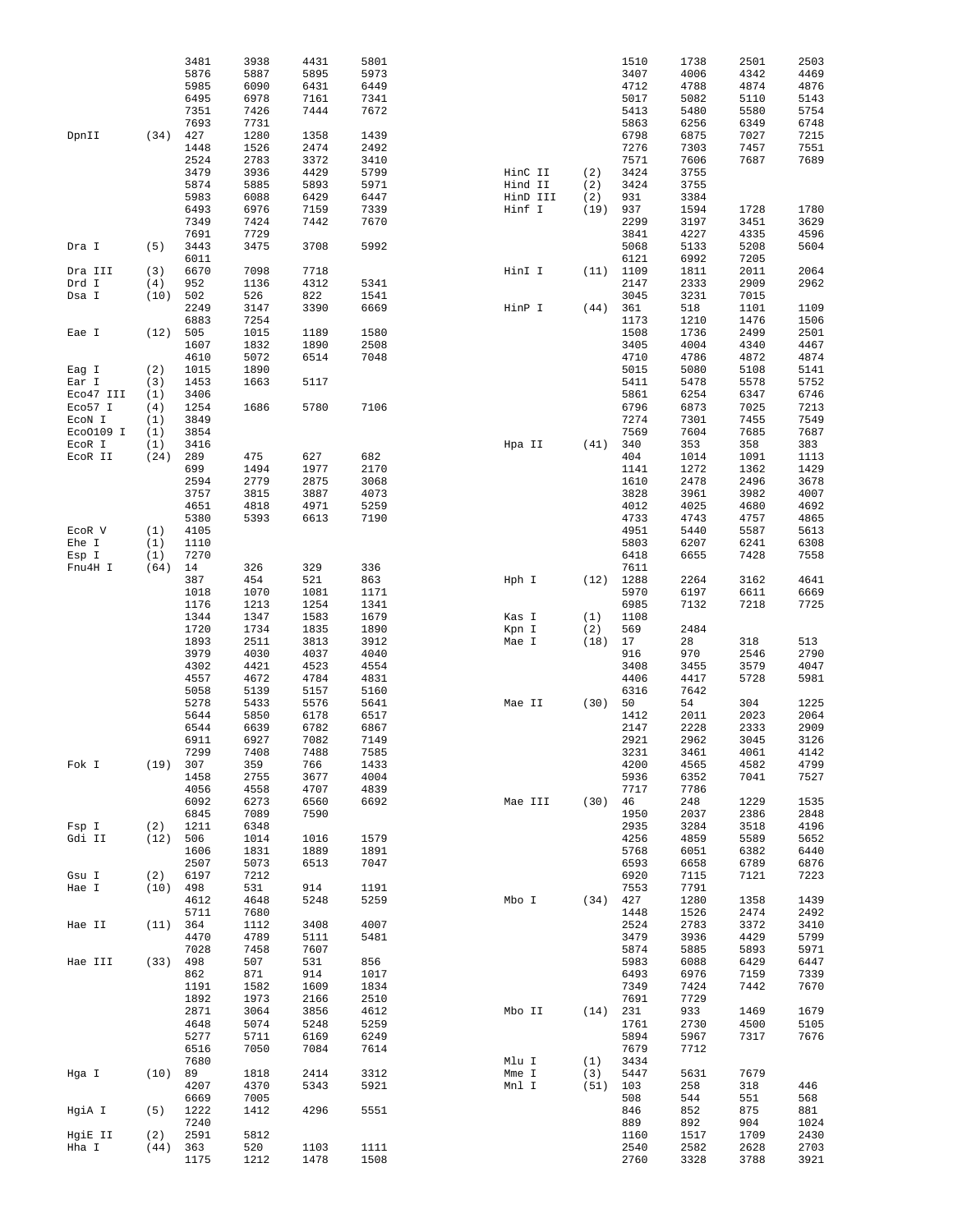|                |            | 4049<br>4536 | 4293<br>4800 | 4479<br>5082 | 4506<br>5131 | Rsr II<br>Sac I | (3)<br>(1) | 355<br>4296    | 1625         | 4009         |              |
|----------------|------------|--------------|--------------|--------------|--------------|-----------------|------------|----------------|--------------|--------------|--------------|
|                |            | 5341         | 5414         | 5665         | 6065         | Sac II          | (1)        | 3393           |              |              |              |
|                |            | 6146         | 6292         | 6498         | 6637         | Sal I           | (1)        | 3422           |              |              |              |
|                |            | 6861         | 6958         | 6998         | 7406         | Sap I           | (3)        | 1453           | 1663         | 5117         |              |
|                |            | 7445         | 7690         | 7765         |              | Sau3A I         | (34)       | 427            | 1280         | 1358         | 1439         |
| Msc I          | (2)        | 1191         | 4612         |              |              |                 |            | 1448           | 1526         | 2474         | 2492         |
| Mse I          | (29)       | 22<br>212    | 57<br>964    | 122<br>3396  | 138<br>3400  |                 |            | 2524<br>3479   | 2783<br>3936 | 3372<br>4429 | 3410<br>5799 |
|                |            | 3442         | 3474         | 3700         | 3707         |                 |            | 5874           | 5885         | 5893         | 5971         |
|                |            | 4184         | 4191         | 4412         | 4625         |                 |            | 5983           | 6088         | 6429         | 6447         |
|                |            | 4769         | 5004         | 5063         | 5939         |                 |            | 6493           | 6976         | 7159         | 7339         |
|                |            | 5991         | 5996         | 6010         | 6063         |                 |            | 7349           | 7424         | 7442         | 7670         |
|                |            | 6298         | 6337         | 6954         | 7470         |                 |            | 7691           | 7729         |              |              |
|                |            | 7783         |              |              |              | Sau96 I         | (16)       | 355            | 1625         | 1972         | 2165         |
| Msl I          | (9)        | 1546         | 1828         | 1867         | 2254         |                 |            | 2870           | 3063         | 3854         | 3855         |
|                |            | 3152         | 3863         | 6378         | 6537         |                 |            | 4009           | 6168         | 6247         | 6264         |
| Msp I          | (41)       | 7233<br>340  | 353          | 358          | 383          | Sca I           | (1)        | 6486<br>2488   | 6760         | 7401         | 7613         |
|                |            | 404          | 1014         | 1091         | 1113         | ScrF I          | (40)       | 291            | 340          | 341          | 404          |
|                |            | 1141         | 1272         | 1362         | 1429         |                 |            | 405            | 477          | 629          | 684          |
|                |            | 1610         | 2478         | 2496         | 3678         |                 |            | 701            | 1113         | 1273         | 1496         |
|                |            | 3828         | 3961         | 3982         | 4007         |                 |            | 1979           | 2172         | 2596         | 2781         |
|                |            | 4012         | 4025         | 4680         | 4692         |                 |            | 2877           | 3070         | 3679         | 3759         |
|                |            | 4733         | 4743         | 4757         | 4865         |                 |            | 3817           | 3828         | 3889         | 3961         |
|                |            | 4951         | 5440         | 5587         | 5613         |                 |            | 3962           | 4025         | 4026         | 4075         |
|                |            | 5803         | 6207         | 6241         | 6308         |                 |            | 4653           | 4820         | 4865         | 4973         |
|                |            | 6418<br>7611 | 6655         | 7428         | 7558         |                 |            | 5261<br>6309   | 5382<br>6615 | 5395<br>6656 | 5613<br>7192 |
| MspAl I        | (10)       | 591          | 1215         | 2522         | 3392         | Sec I           | (40)       | 289            | 290          | 339          | 340          |
|                |            | 4778         | 5057         | 5575         | 5820         |                 |            | 403            | 476          | 502          | 526          |
|                |            | 6784         | 7407         |              |              |                 |            | 627            | 699          | 822          | 857          |
| Nae I          | (4)        | 384          | 1611         | 3983         | 7612         |                 |            | 866            | 915          | 1272         | 1541         |
| Nar I          | (1)        | 1109         |              |              |              |                 |            | 2249           | 2594         | 3147         | 3390         |
| Nci I          | (16)       | 340          | 341          | 404          | 405          |                 |            | 3678           | 3826         | 3887         | 3960         |
|                |            | 1113         | 1273         | 3679         | 3828         |                 |            | 4023           | 4024         | 4073         | 4074         |
|                |            | 3961<br>4865 | 3962<br>5613 | 4025<br>6309 | 4026<br>6656 |                 |            | 4541<br>6646   | 4652<br>6669 | 4972<br>6852 | 5393<br>6883 |
| Nco I          | (5)        | 526          | 822          | 1541         | 2249         |                 |            | 7190           | 7254         | 7393         | 7735         |
|                |            | 3147         |              |              |              | SfaN I          | (23)       | 380            | 671          | 743          | 1068         |
| Nde I          | (3)        | 2123         | 3021         | 3467         |              |                 |            | 1323           | 1407         | 1471         | 1539         |
| NgoM I         | (4)        | 382          | 1609         | 3981         | 7610         |                 |            | 1746           | 2247         | 2652         | 2734         |
| Nla III        | (33)       | 71           | 88           | 530          | 663          |                 |            | 3145           | 3545         | 3983         | 4431         |
|                |            | 735          | 826          | 983          | 1328         |                 |            | 4486           | 4720         | 4818         | 5329         |
|                |            | 1514         | 1545         | 1571         | 2193         |                 |            | 6381           | 6574         | 6866         |              |
|                |            | 2253         | 2737         | 3091         | 3151         | Sfc I           | (8)        | $\overline{a}$ | 467          | 1158         | 3896         |
|                |            | 3620<br>4529 | 4157<br>4593 | 4217<br>4617 | 4380<br>4847 | Sfi I           | (2)        | 5498<br>504    | 5689<br>868  | 6367         | 7216         |
|                |            | 4891         | 5237         | 5957         | 6448         | Sma I           | (4)        | 341            | 405          | 3962         | 4026         |
|                |            | 6458         | 6536         | 6572         | 6815         | SnaB I          | (3)        | 2229           | 3127         | 3462         |              |
|                |            | 7771         |              |              |              | Sph I           | (5)        | 663            | 735          | 1514         | 2737         |
| Nla IV         | (22)       | 346          | 567          | 633          | 705          |                 |            | 4380           |              |              |              |
|                |            | 1110         | 1145         | 2356         | 2482         | Spl I           | (1)        | 51             |              |              |              |
|                |            | 2494         | 2604         | 3254         | 3856         | Srf I           | (2)        | 405            | 3962         |              |              |
|                |            | 4021         | 4979         | 5265         | 5304         | Ssp I           | (2)        | 3704           | 4364         |              |              |
|                |            | 6076<br>7067 | 6170<br>7432 | 6211         | 6422         | Stu I<br>Sty I  | (2)<br>(9) | 498<br>526     | 914<br>822   | 915          | 1541         |
| Not I          | (1)        | 1890         |              |              |              |                 |            | 2249           | 3147         | 6646         | 7393         |
| Nsi I          | (3)        | 665          | 737          | 4378         |              |                 |            | 7735           |              |              |              |
| Nsp7524 I      | (7)        | 84           | 659          | 731          | 1510         | Swa I           | (1)        | 3475           |              |              |              |
|                |            | 2733         | 4376         | 5233         |              | Taq I           | (21)       | 108            | 958          | 1222         | 1378         |
| NspB II        | (10)       | 591          | 1215         | 2522         | 3392         |                 |            | 1402           | 1438         | 1600         | 1791         |
|                |            | 4778         | 5057         | 5575         | 5820         |                 |            | 2533           | 3379         | 3423         | 3449         |
| NspH I         | (7)        | 6784<br>88   | 7407<br>663  | 735          | 1514         |                 |            | 5333<br>7021   | 6630<br>7033 | 6890<br>7327 | 6990<br>7342 |
|                |            | 2737         | 4380         | 5237         |              |                 |            | 7758           |              |              |              |
| Pac I          | (1)        | 3400         |              |              |              | Tfi I           | (10)       | 937            | 1594         | 1728         | 3451         |
| PaeR7 I        | (1)        | 7757         |              |              |              |                 |            | 3841           | 4335         | 4596         | 5068         |
| Pal I          | (33)       | 498          | 507          | 531          | 856          |                 |            | 5208           | 7205         |              |              |
|                |            | 862          | 871          | 914          | 1017         | Tsp45 I         | (10)       | 46             | 1229         | 1535         | 4196         |
|                |            | 1191         | 1582         | 1609         | 1834         |                 |            | 4256           | 6382         | 6593         | 6658         |
|                |            | 1892         | 1973         | 2166         | 2510         |                 |            | 7121           | 7223         |              |              |
|                |            | 2871<br>4648 | 3064         | 3856         | 4612         | Tth111 I        | (1)        | 1227           |              |              | 4291         |
|                |            | 5277         | 5074<br>5711 | 5248<br>6169 | 5259<br>6249 | Tth111 II       | (9)        | 198<br>5822    | 1545<br>5831 | 2556<br>5861 | 6878         |
|                |            | 6516         | 7050         | 7084         | 7614         |                 |            | 6885           |              |              |              |
|                |            | 7680         |              |              |              | Vsp I           | (5)        | 122            | 4769         | 5004         | 5063         |
| Ple I          | (1)        | 5612         |              |              |              |                 |            | 6298           |              |              |              |
| Pme I          | (1)        | 3443         |              |              |              | Xba I           | (1)        | 3454           |              |              |              |
| Psp1406 I      | (1)        | 6352         |              |              |              | Xho I           | (1)        | 7757           |              |              |              |
| PspA I         | (4)        | 339          | 403          | 3960         | 4024         | Xho II          | (12)       | 1280           | 1526         | 2474         | 2492         |
| Pst I<br>Pvu I | (4)<br>(2) | 6<br>6496    | 471<br>7342  | 1162         | 3900         |                 |            | 2783<br>5885   | 3372<br>5971 | 3410<br>5983 | 5874<br>7442 |
| Pvu II         | (3)        | 591          | 1215         | 5057         |              | Xma I           | (4)        | 339            | 403          | 3960         | 4024         |
| Rsa I          | (24)       | 53           | 567          | 1415         | 2108         | Xma III         | (2)        | 1015           | 1890         |              |              |
|                |            | 2133         | 2188         | 2221         | 2272         |                 |            |                |              |              |              |
|                |            | 2429         | 2482         | 2488         | 3006         |                 |            |                |              |              |              |
|                |            | 3031         | 3086         | 3119         | 3170         |                 |            |                |              |              |              |
|                |            | 3327         | 3430         | 3464         | 6608         |                 |            |                |              |              |              |
|                |            | 6841         | 7054         | 7062         | 7545         |                 |            |                |              |              |              |